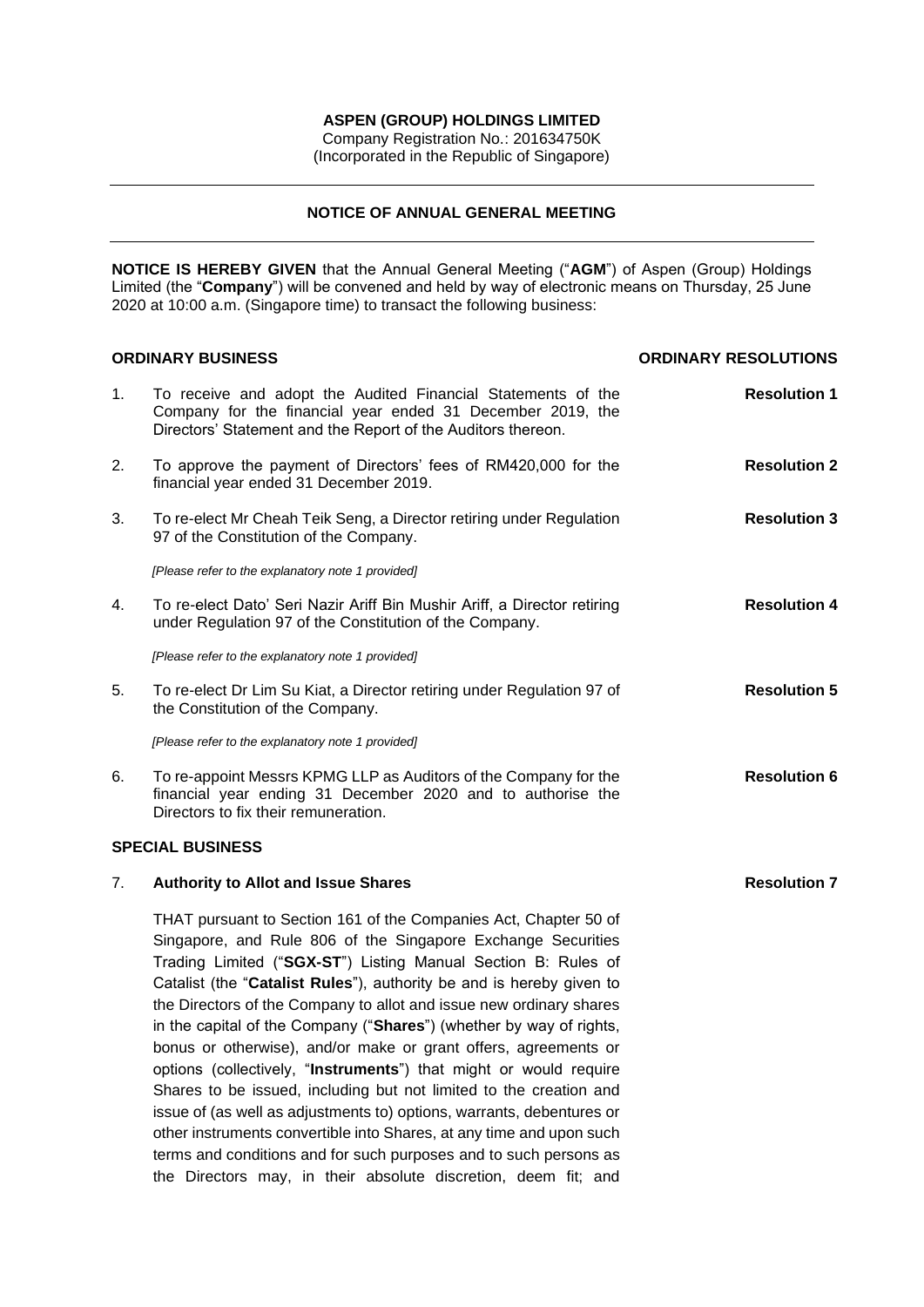(notwithstanding that this authority may have ceased to be in force) issue Shares in pursuance of any Instrument made or granted by the Directors while this authority was in force, provided that:

- (a) the aggregate number of the Shares to be issued pursuant to this authority (including the Shares to be issued in pursuance of Instruments made or granted pursuant to this authority), does not exceed one hundred per cent (100%) of the total number of issued Shares (excluding treasury shares and subsidiary holdings) in the capital of the Company (as calculated in accordance with paragraph (2) below), of which the aggregate number of Shares to be issued other than on a pro-rata basis to the existing shareholders of the Company (including the Shares to be issued in pursuance of Instruments made or granted pursuant to this authority) shall not exceed fifty per cent (50%) of the total number of issued Shares (excluding treasury shares and subsidiary holdings) in the capital of the Company (as calculated in accordance with paragraph (b) below);
- (b) (subject to such manner of calculation as may be prescribed by the SGX-ST) for the purpose of determining the aggregate number of the Shares that may be issued under paragraph (a) above, the total number of issued Shares (excluding treasury shares and subsidiary holdings) shall be based on the total number of issued Shares (excluding treasury shares and subsidiary holdings) of the Company at the time such authority was conferred, after adjusting for:
	- (i) new Shares arising from the conversion or exercise of any convertible securities;
	- (ii) new Shares arising from share options or vesting of share awards, provided the options or awards were granted in compliance with Part VIII of Chapter 8 of the Catalist Rules; and
	- (iii) any subsequent consolidation or subdivision of the Shares;

adjustments in accordance with sub-paragraphs (i) and (ii) above are only to be made in respect of new Shares arising from convertible securities, share options or share awards which were issued and outstanding or subsisting at the time of the passing of this Resolution and, in relation to an Instrument, the number of Shares shall be taken to be that number as would have been issued had the rights therein been fully exercised or effected on the date of the making or granting of the Instrument;

(c) in exercising the authority conferred by this Resolution, the Company shall comply with the requirements imposed by the SGX-ST from time to time and the provisions of the Catalist Rules for the time being in force (in each case, unless such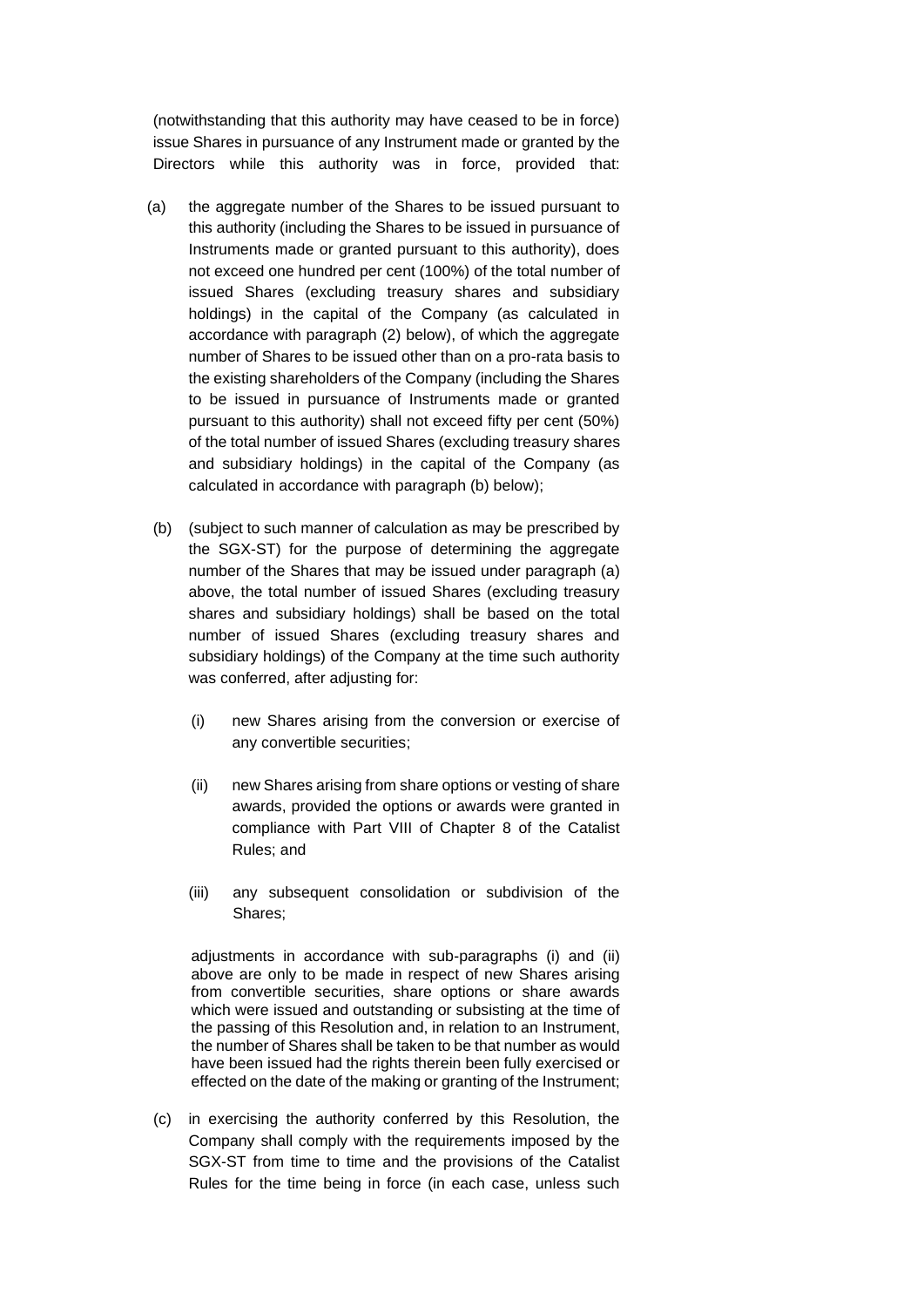compliance has been waived by the SGX-ST), all applicable legal requirements under the Companies Act, Chapter 50 of Singapore and otherwise, and the Constitution of the Company for the time being; and

(d) such authority shall, unless revoked or varied by the Company in a general meeting, continue in force until the conclusion of the next AGM of the Company or the date by which the next AGM of the Company is required by law to be held, whichever is earlier.

*[Please refer to the explanatory note 2 provided]*

## 8. **Authority to Offer and Grant Options and Allot and Issue Shares under the AV Employee Share Option Scheme**

THAT pursuant to Section 161 of the Companies Act, Chapter 50 of Singapore, approval be and is hereby given to the Directors of the Company to offer and grant options, and allot and issue from time to time such number of new Shares in the share capital of the Company as may be required to be delivered pursuant to the exercise of options granted in accordance with the provisions of the AV Employee Share Option Scheme (the "**ESOS**"), provided that the aggregate number of the ESOS Shares to be issued or transferred pursuant to the ESOS on any date, when aggregated with the number of Shares over which options or awards are granted under any share option schemes or share schemes of the Company, shall not exceed fifteen per cent (15%) of the total number of issued Shares (excluding treasury shares and subsidiary holdings) of the Company on the day preceding that date, and that such authority shall, unless revoked or varied by the Company in a general meeting, continue in force until the conclusion of the next AGM of the Company or the date by which the next AGM of the Company is required by law to be held, whichever is earlier.

*[Please refer to the explanatory note 3 provided]*

## 9. **Authority to Allot and Issue Shares under the AV Performance Share Plan**

THAT pursuant to Section 161 of the Companies Act, Chapter 50 of Singapore, approval be and is hereby given to the Directors of the Company to allot and issue from time to time such number of new Shares in the share capital of the Company as may be required to be issued pursuant to the vesting of awards under the AV Performance Share Plan (the "PSP"), provided that the aggregate number of additional new Shares to be allotted and issued pursuant to the PSP and other share scheme(s) to be implemented by the Company (if any) shall not exceed fifteen per cent (15%) of the total number of issued Shares (excluding treasury shares and subsidiary holdings) of the Company preceding that date of grant of award, and that such authority shall, unless revoked or varied by the Company in a general meeting, continue in force until the conclusion of the next AGM of the Company or the date by which the next AGM of the Company is required by law to be held, whichever is earlier.

*[Please refer to the explanatory note 4 provided]*

**Resolution 8**

### **Resolution 9**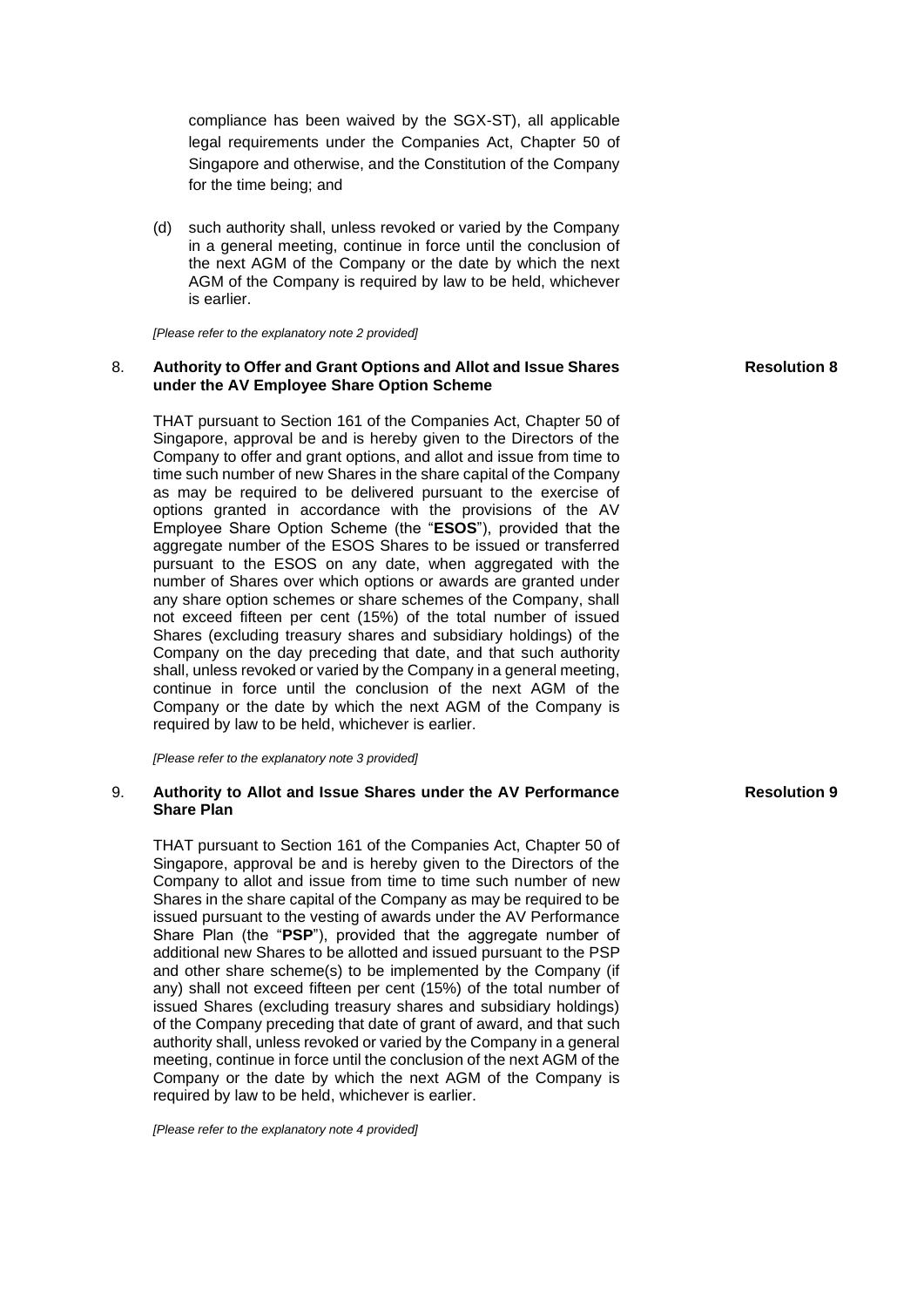### 10. **Proposed Renewal of the Share Buy Back Mandate**

#### THAT:

- (a) for the purposes of the Catalist Rules and the Companies Act, Chapter 50 of Singapore, the Directors be and are hereby authorised to exercise all the powers of the Company to purchase or acquire its issued and fully paid-up Shares representing not more than ten per cent (10%) of the total number of issued Shares of the Company at such price(s) as may be determined by the Directors or a committee of Directors that may be constituted for the purposes of effecting purchases or acquisitions of Shares by the Company from time to time up to the Maximum Price (as defined below), whether by way of:
	- (i) an on-market purchase ("**Market Purchase**"), transacted on the SGX-ST through the ready market, and which may be transacted through one or more duly licensed stock brokers appointed by the Company for the purpose; and/or
	- (ii) an off-market purchase ("**Off-Market Purchase**"), effected otherwise than on the SGX-ST pursuant to an equal access scheme in accordance with Section 76C of the Companies Act, Chapter 50 of Singapore,

and otherwise in accordance with all other laws and regulations, including but not limited to, the provisions of the Companies Act, Chapter 50 of Singapore and the Catalist Rules as may for the time being be applicable, be and is hereby authorised and approved generally and unconditionally (the "**Share Buy Back Mandate**");

- (b) unless varied or revoked by the Shareholders in a general meeting, purchases or acquisitions of Shares pursuant to the proposed Share Buy Back Mandate may be made, at any time and from time to time during the period commencing from the date of the passing of this Resolution and expiring on the earliest of:
	- (i) the date on which the next AGM of the Company is held or required by law to be held; or
	- (ii) the date on which the purchases or acquisitions of Shares by the Company pursuant to the Share Buy Back Mandate are carried out to the full extent mandated; or
	- (iii) the date on which the authority conferred by the Share Buy Back Mandate is revoked or varied by the Shareholders in a general meeting.
- (c) in this Resolution:

"**Maximum Price**", in relation to a Share to be purchased or acquired, means the purchase price (including brokerage, stamp duties, commission, applicable goods and services tax and other related expenses) which shall not exceed: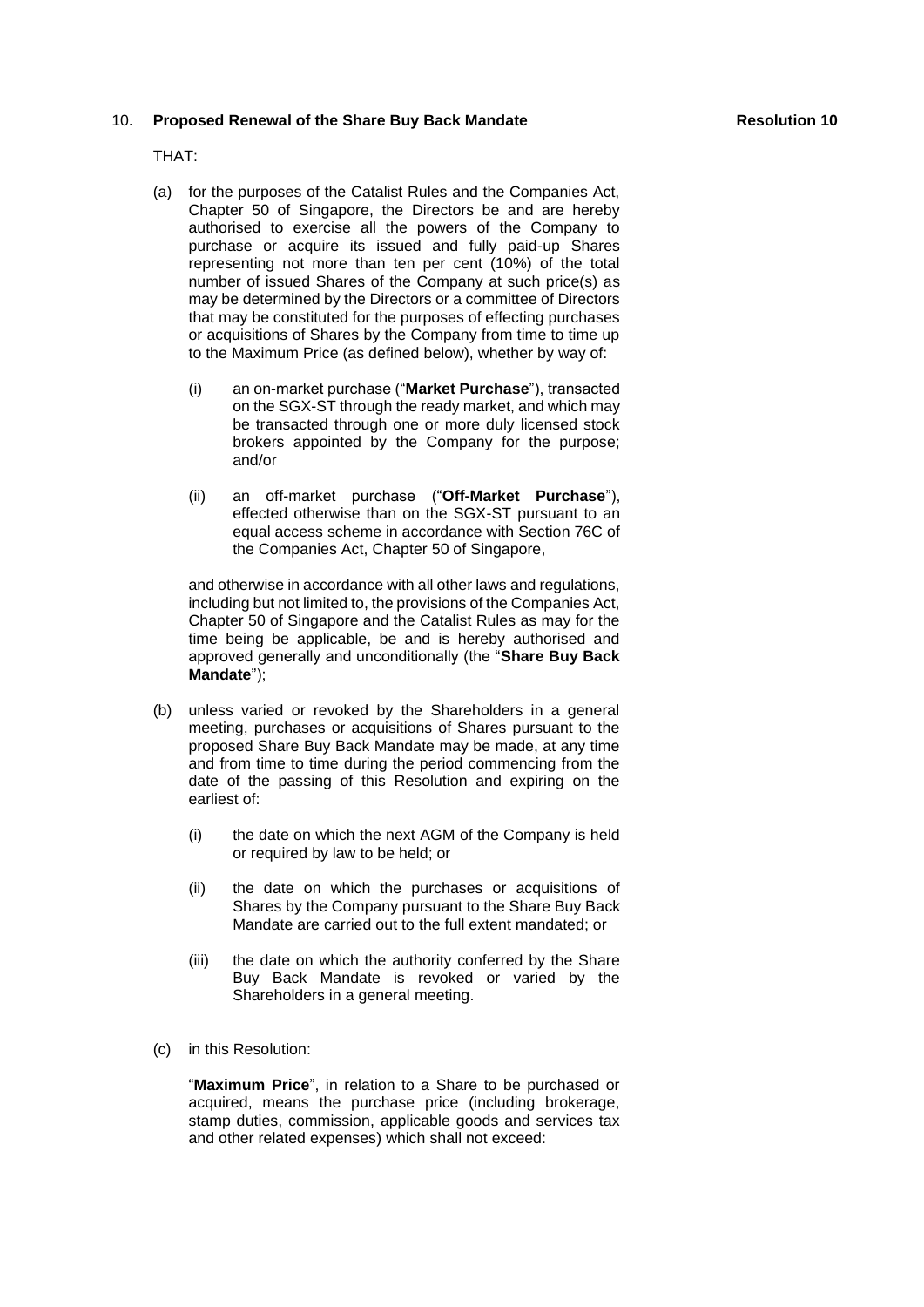- (i) in the case of a Market Purchase, one hundred and five per cent (105%) of the Average Closing Price (as defined below); and
- (ii) in the case of an Off-Market Purchase pursuant to an equal access scheme, one hundred and twenty per cent (120%) of the Average Closing Price, where:

"**Average Closing Price**" means the average of the closing market prices of the Shares over the last five (5) Market Days, on which transactions in the Shares were recorded, before the day on which the purchase or acquisition of Shares was made, or as the case may be, the day of the making of the offer pursuant to the Off-Market Purchase, and deemed to be adjusted for any corporate action that occurs during the relevant five (5) Market Days period and the day on which the purchases are made;

"**day of the making of the offer**" means the day on which the Company announces its intention to make an offer for an Off-Market Purchase, stating therein the purchase price (which shall not be more than the Maximum Price for an Off-Market Purchase calculated on the foregoing basis) for each Share and the relevant terms of the equal access scheme for effecting the Off-Market Purchase; and

(d) the Directors and/or any of them be and are hereby authorised to complete and do all such acts and things (including executing such documents as may be required) as they and/or he may consider necessary, expedient, incidental or in the interests of the Company to give effect to the transactions contemplated and/ or authorised by this Resolution.

*[Please refer to the explanatory note 5 provided]*

# 11. **Other Business**

To transact any other ordinary business that may be properly transacted at an AGM of the Company.

# **BY ORDER OF THE BOARD**

Aspen (Group) Holdings Limited

Dato' Murly Manokharan President and Group Chief Executive Officer 15 May 2020

#### **EXPLANATORY NOTES:**

1. Mr Cheah Teik Seng (Chairman and Independent Non-Executive Director) will, upon re-election as Director of the Company, continue to serve as the Chairman of the Audit Committee and Remuneration Committee as well as a member of the Nominating Committee. He is considered independent for the purposes of Rule 704(7) of the Catalist Rules.

Dato' Seri Nazir Ariff Bin Mushir Ariff (Executive Deputy Chairman) is considered non-independent for the purposes of Rule 704(7) of the Catalist Rules.

Dr Lim Su Kiat (Non-Independent Non-Executive Director) will, upon re-election as Director of the Company, continue to serve as a member of the Audit Committee and Remuneration Committee. He is considered non-independent for the purposes of Rule 704(7) of the Catalist Rules.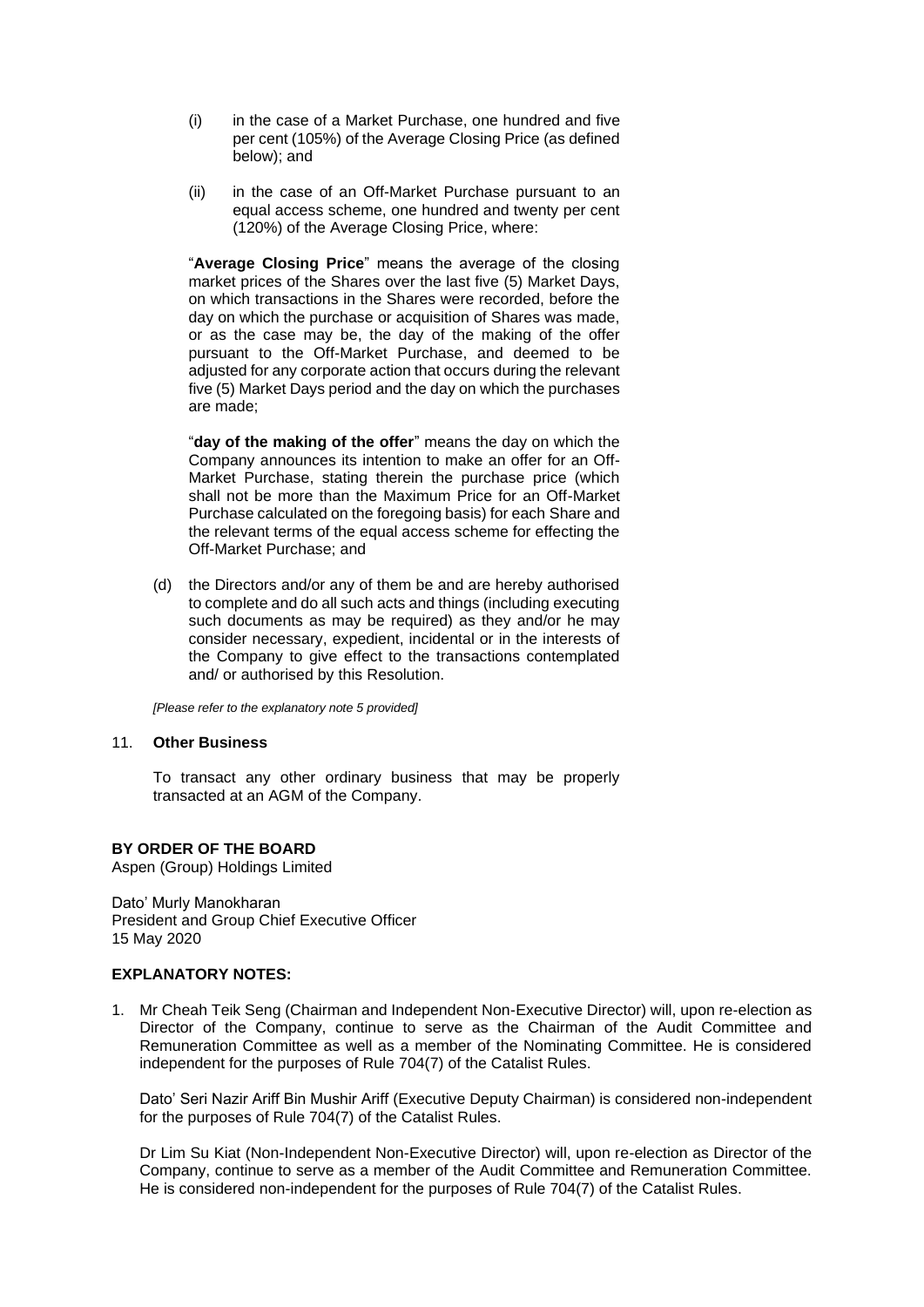Detailed information on Mr Cheah Teik Seng, Dato' Seri Nazir Ariff Bin Mushir Ariff and Dr Lim Su Kiat can be found under the "Meet The Board of Directors", Corporate Governance Report and "Disclosure of information on Directors seeking re-election pursuant to Rule 720(5) of the Listing Manual Section B: Rules of Catalist of the SGX-ST" sections in the Company's Annual Report 2019.

- 2. Ordinary Resolution 7, if passed, will empower the Directors of the Company from the date of this AGM until the date of the next AGM of the Company, to allot and issue Shares and/or Instruments (as defined above). The aggregate number of new Shares (including Shares to be issued in pursuance of Instruments made or granted) which the Directors may issue under this Resolution shall not exceed 100% of the total number of issued Shares (excluding treasury shares and subsidiary holdings) of the Company at the time of passing of this Resolution. For issue of Shares and convertible securities other than on a pro-rata basis, the aggregate number of Shares and convertible securities to be issued shall not exceed 50% of the total number of issued Shares (excluding treasury shares and subsidiary holdings) of the Company at the time of passing of this Resolution. This authority will, unless revoked or varied at a general meeting, expire on the date of the next AGM of the Company or on the date by which the next AGM of the Company is required by law to be held, whichever is earlier.
- 3. Ordinary Resolution 8, if passed, will empower the Directors of the Company to offer and grant options, and allot and issue new Shares pursuant the ESOS provided that the aggregate number of new Shares to be allotted and issued pursuant to the ESOS and other share-based incentive scheme(s) or plan(s) to be implemented by the Company (if any) shall not exceed 15% of the total number of issued Shares (excluding treasury shares and subsidiary holdings) of the Company. This authority will, unless revoked or varied at a general meeting, expire at the next AGM of the Company or by the date by which the next AGM of the Company is required by law to be held, whichever is earlier.
- 4. Ordinary Resolution 9, if passed, will empower the Directors of the Company to allot and issue new Shares pursuant to the PSP, provided that the aggregate number of new Shares to be allotted and issued pursuant to the PSP and other share scheme(s) to be implemented by the Company (if any) shall not exceed 15% of the total number of issued Shares (excluding treasury shares and subsidiary holdings) of the Company. This authority will, unless revoked or varied at a general meeting, expire at the next AGM of the Company or by the date by which the next AGM of the Company is required by law to be held, whichever is earlier.
- 5. Ordinary Resolution 10, if passed, will empower the Directors of the Company from the date of this AGM until the date of the next AGM is held or is required by law to be held, whichever is the earlier, to purchase or acquire up to 10% of the total number of issued Shares (excluding treasury shares and subsidiary holdings) of the Company as at the date of the passing of this Resolution. Details of the proposed renewal of the Share Buyback Mandate, including the sources of funds to be used for the purchase or acquisition, the amount of financing (if any) and the illustrative financial effects on the Group, are set out in the Appendix to the Annual Report 2019.

### **Personal Data Privacy**

By submitting an instrument appointing a proxy(ies) and/or representative(s) to attend, speak and vote at the AGM and/or any adjournment thereof, a member of the Company: (i) consents to the collection, use and disclosure of the member's personal data by the Company (or its agents or service providers) for the purpose of the processing, administration and analysis by the Company (or its agents or service providers) of proxies and representatives appointed for the AGM (including any adjournment thereof) and the preparation and compilation of the attendance lists, minutes and other documents relating to the AGM (including any adjournment thereof), and in order for the Company (or its agents or service providers) to comply with any applicable laws, listing rules, regulations and/or guidelines (collectively, the "Purposes"); (ii) warrants that where the member discloses the personal data of the member's proxy(ies) and/or representative(s) to the Company (or its agents or service providers), the member has obtained the prior consent of such proxy(ies) and/or representative(s) for the collection, use and disclosure by the Company (or its agents or service providers) of the personal data of such proxy(ies) and/or representative(s) for the Purposes; and (iii) agrees that the member will indemnify the Company in respect of any penalties, liabilities, claims, demands, losses and damages as a result of the member's breach of warranty.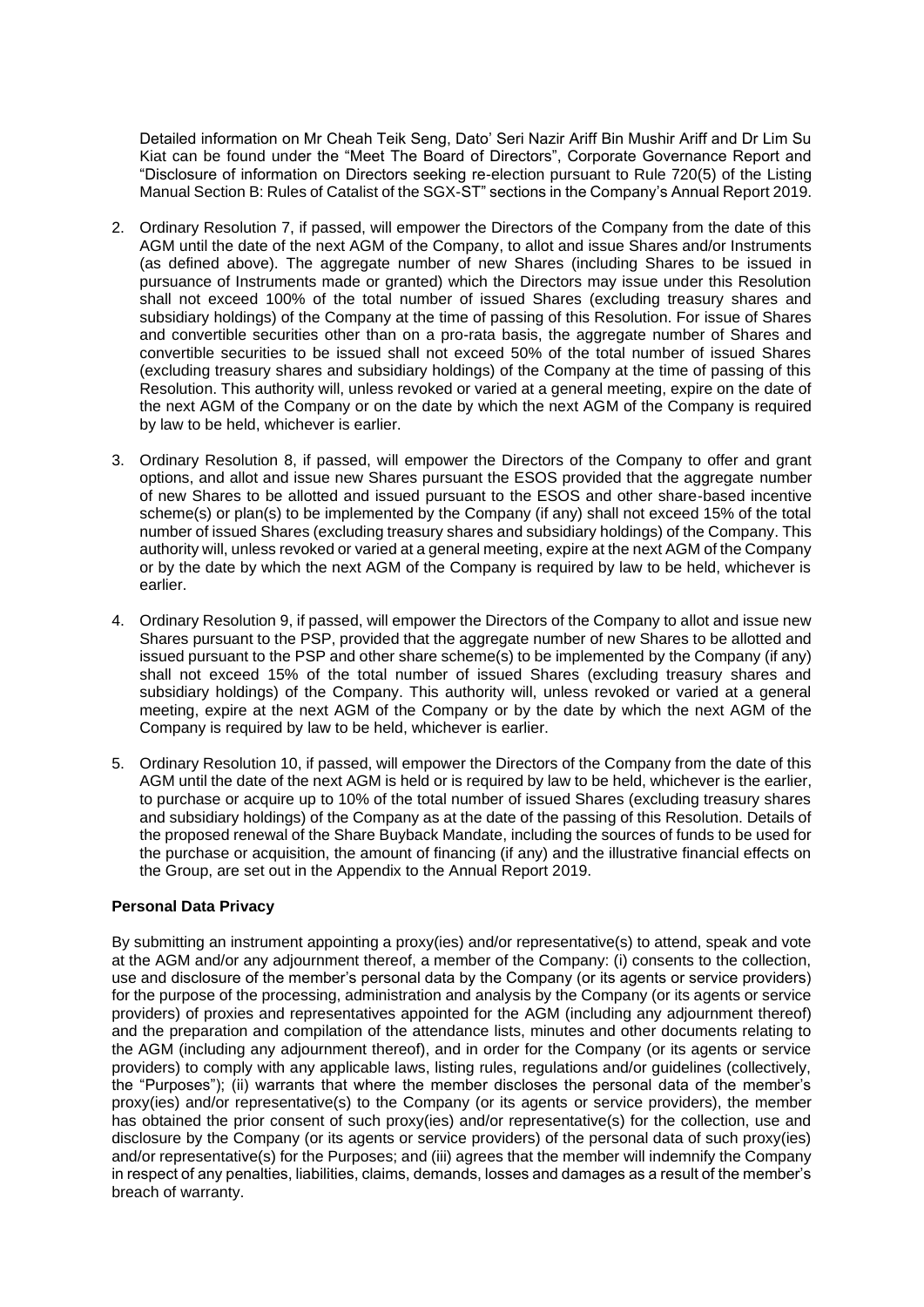# **Notes:**

- 1. The AGM is being convened, and will be held, by electronic means pursuant to the COVID-19 (Temporary Measures) (Alternative Arrangements for Meetings for Companies, Variable Capital Companies, Business Trusts, Unit Trusts and Debenture Holders) Order 2020. **Printed copies of this notice of AGM (the "Notice") will not be sent to members.** Instead, this Notice will be sent to members by electronic means via an announcement on the SGX website at the URL *<https://www.sgx.com/securities/company-announcements>* and may be accessed at the Company's website at the URL *<https://aspen.listedcompany.com/newsroom.html>*.
- 2. Alternative arrangements relating to attendance at the AGM via electronic means (including arrangements by which the AGM can be electronically accessed via live audio-visual webcast or live audio-only stream), submission of questions to the Chairman of the Meeting in advance of the AGM, addressing of substantial and relevant questions at the AGM and voting by appointing the Chairman of the Meeting as proxy at the AGM, are set out in the Company's announcement accompanying this Notice dated 15 May 2020. This announcement may be accessed at the Company's website at the URL *<https://aspen.listedcompany.com/newsroom.html>*, and on the SGX website at the URL *<https://www.sgx.com/securities/company-announcements>*.
- 3. **Due to the various control and safe distancing measures put in place in Singapore to prevent the spread of COVID- 19, members will not be able to attend the AGM in person. A member (whether individual or corporate) must submit his/her/its proxy form appointing the Chairman of the Meeting as his/her/its proxy to attend, speak and vote on his/her/its behalf at the AGM if such member wishes to exercise his/her/its voting rights at the AGM**. The accompanying proxy form for the AGM will be announced together with this Notice and may be accessed at the Company's website at the URL *<https://aspen.listedcompany.com/newsroom.html>*, and the SGX website at the URL *<https://www.sgx.com/securities/company-announcements>*.

Where a member (whether individual or corporate) appoints the Chairman of the Meeting as his/her/its proxy, he/she/it must give specific instructions as to voting, or abstentions from voting, in respect of a resolution in the proxy form, failing which the appointment of the Chairman of the Meeting as proxy for that resolution will be treated as invalid.

CPF or SRS investors who wish to appoint the Chairman of the Meeting as proxy should approach their respective CPF Agent Banks or SRS Operators to submit their votes by **5:00 pm on 15 June 2020**.

- 4. The Chairman of the Meeting, as proxy, need not be a member of the Company.
- 5. The instrument appointing the Chairman of the Meeting as proxy must be submitted to the Company in the following manner:
	- (a) if submitted by post, be lodged at the office of the Company's Share Registrar, Tricor Barbinder Share Registration Services (a division of Tricor Singapore Pte. Ltd.), at 80 Robinson Road, #11-02, Singapore 068898; or
	- (b) if submitted electronically, be submitted via email to the Company's Share Registrar at *[sg.is.proxy@sg.tricorglobal.com](mailto:sg.is.proxy@sg.tricorglobal.com)*.

in either case not less than 72 hours before the time appointed for the AGM.

A member who wishes to submit an instrument of proxy must first download, complete and sign the proxy form, before submitting it by post to the address provided above, or before scanning and sending it by email to the email address provided above.

**In view of the current COVID-19 situation and the related safe distancing measures which may make it difficult for members to submit completed proxy forms by post, members are strongly encouraged to submit completed proxy forms electronically via email.**